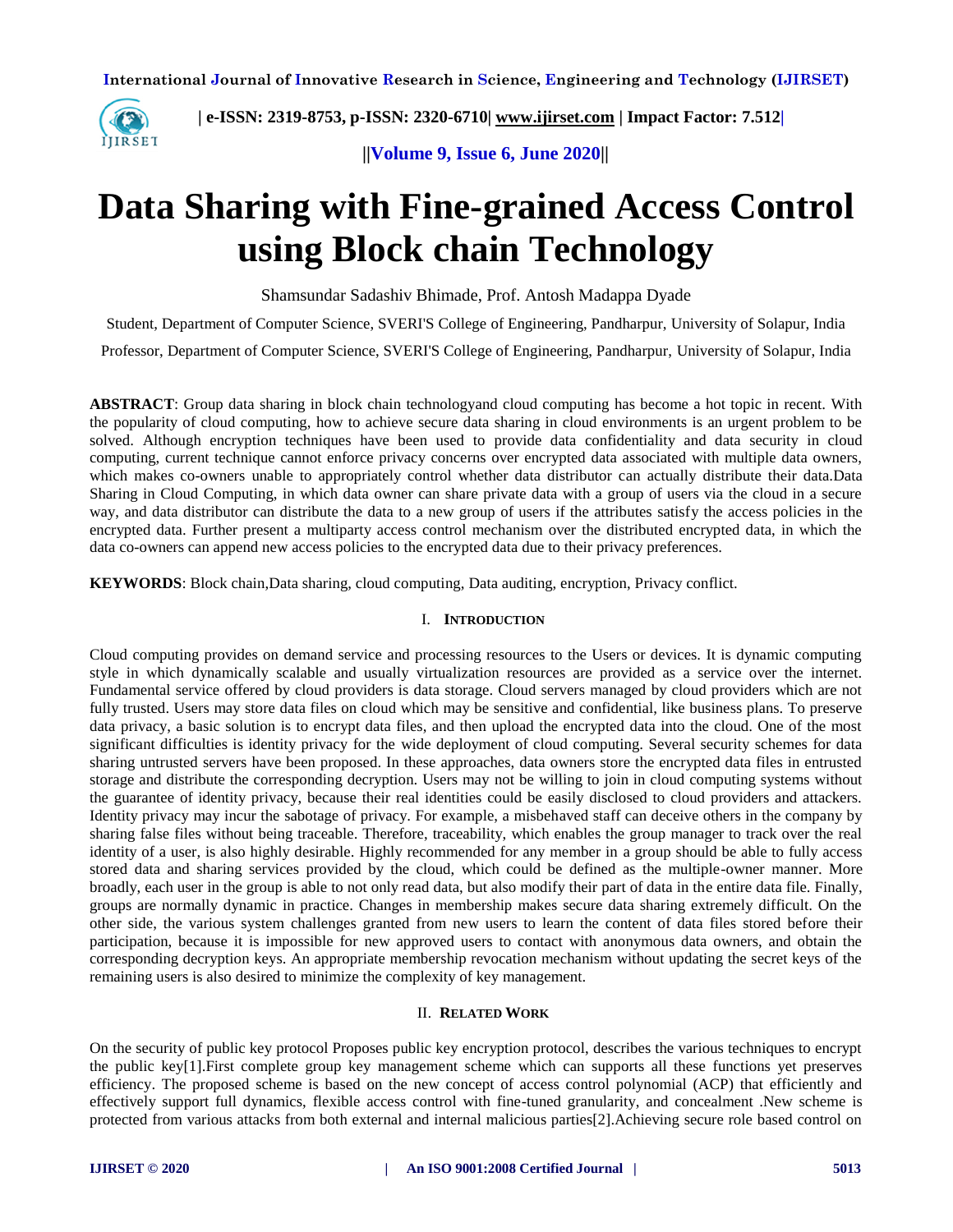encrypted data in cloud achieved through RBAC. RBE scheme allows RBAC policies to be apply for the encrypted data stored in public clouds. RBE-based hybrid cloud storage architecture provides facility of an organization to store data securely in a public cloud, while maintaining the sensitive information related to the organization's structure in a private cloud[3].One approach to encrypt documents satisfying different policies with different keys using a public key cryptosystem such as attribute-based encryption, and proxy re-encryption is called

broadcast group key management (BGKM), and then give a secure construction of a BGKM scheme called ACVBGKM. Major advantage of the BGKM scheme is that adding users/revoking users can be performed efficiently by updating only some public information. BGKM used for an efficient approach for fine-grained encryption-based access control for documents stored in an untrusted cloud file storage [4].MONA proposed a new secure multi-owner data sharing scheme, for multiple groups in the cloud. They applied the group signature. and dynamic broadcast encryption techniques, any cloud user can secretly share data with others. The storage overhead and encryption computation cost of our scheme are independent with the number of revoked users. Also they analyze the security of scheme with difficult proofs, and demonstratethe efficiency of scheme in experiments[5].Data distribution in cloud infrastructure provides an effective approach called Secure-Split-Merge (SSM) is introduced for the security of data. The proposed SSM scheme was it uses unique mechanism for performing splitting of data using AES 128 bit encryption key. The chunks of encrypted splits are being maintained on various group servers of different types of cloud zones. The comparative analysis shows that the proposedsystem gives effective outcomes as compared to various existing and traditional security standards[7].Security achieves against chosen-plaintext attacks using the k-multi linear Decisional Diffie-Hellman assumption[8]. Fine-grained two-factor authentication (2FA) access control system for cloud services. Proposed 2FA access control system, it was an attribute based access control mechanism implemented with the necessity of both a user secret key and a lightweight security device[9].Efficient and secure re-encryption scheme has been proposed for data sharing in unreliable cloud environment. This scheme is built on top of Cipher text-Policy Attribute- Based Encryption (CPABE), fine-grained access control to share data. That scheme can achieve user revocation without whole cipher texts re-encryption and key redistributions also, re-encryption is not performed until a user requests for that data, which reduces overheads. Further, it does not need any clock synchronization [10]. W. Sun et al. [11] present a privacy-preserving multi-keyword text search (MTS) scheme with similarity-based ranking to address this problem. To support multi-keyword search and search result ranking, we propose to build the search index based on term frequency and the vector space model with cosine similarity measure to achieve higher search result accuracy. G. W. Peters et al. [12] presents a work which give a diagram of the idea of block-chain innovation and its capacity to disturb the universe of managing an account through encouraging worldwide cash settlement, shrewd contracts, mechanized keeping money records and advanced resources. In such manner, they first give a concise outline of the center parts of this innovation, and in addition the second-age contract-based improvements. L. Luu et al [13] presents a work which gives another circulated understanding convention for authorization less block-chains called ELASTICO. ELASTICO is productive in its system messages and permit complex foes of up to one-fourth of the aggregate computational power.

#### III. **OPEN ISSUES**

Lot of work has been done in this field because of its extensive usage and applications. In this section, some of the approaches which have been implemented to achieve the same purpose are mentioned. These works are majorly differentiated by the algorithm for group sharing in Block chain technology.

In current system when a user is revoked from a group, he is still able to access files from his previous group which leads to collision attack [1]. Another gap is that a user is not allowed to upload multiple files of same name and mostly used Attribute based encryption and Conditional proxy re-encryption techniques.

#### **IV.PROPOSED SYSTEM**

The data owner define an access policy to enforcedissemination conditions i.e read-write conditions. Then he encrypts data fora set of receivers, and outsources the ciphertext to CSP for sharing and andsprading the conditions. The data coowners tagged by data owner can add some access policies to the encrypted data with CSP and generate the renewed ciphertext. The data distributor can access the data and also generate the re-encryption key to disseminate data owner's data to others if he satisfies enough access policies in the ciphertext. The data accessor can decrypt the initial, renewed and reencrypted ciphertext with her or his private key.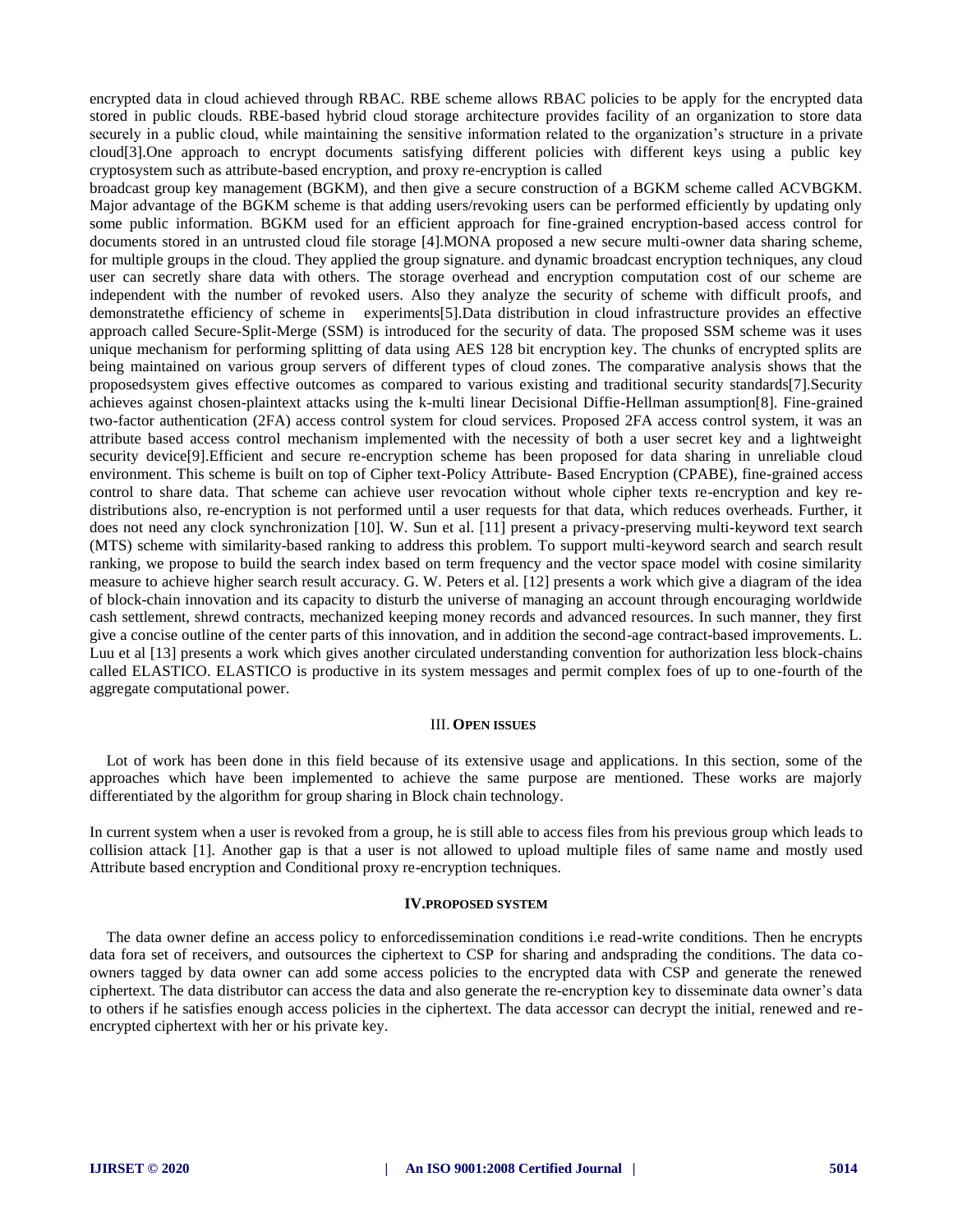## **International Journal of Innovative Research in Science, Engineering and Technology (IJIRSET)**



# **| e-ISSN: 2319-8753, p-ISSN: 2320-6710| [www.ijirset.com](http://www.ijirset.com/) | Impact Factor: 7.512|**

 **||Volume 9, Issue 6, June 2020||** 



#### **Group Member**

In the proposed scheme, members are people with the same interests and want to share data in the cloud using encryption technique. The most worrying problem when users store data in the cloud server is the confidentiality of the outsourced data. In the system, users of the same group conduct a key agreement. Subsequently, a common conference key can be used to encrypt the data that will be uploaded to the cloud to ensure the confidentiality of the outsourced data.

Attackers or the semi-trusted cloud server cannot learn any content of the outsourced data without the common conference key. This system uses a technique called group signatures, which allows users in the same group to anonymously share data in the cloud.

## **Group Manager**

Group Manager is responsible for generating system parameters, managing group members (i.e., uploading member's encrypted data, authorizing group members). The group manager in our system is a fully trusted third party to both the cloud and group members. If an external user tries to access files from a different group more than three times then the manager will remove that particular user from the applications.

#### **Cloud Service Provider (CSP)**

Cloud server provider i.e CSP provides users with seemingly unlimited storage services. In addition to providing efficient and convenient storage services for users, the cloud can also provide data sharing services. However, the cloud has the characteristic of honest but curious. In other words, the cloud will not deliberately delete or modify the uploaded data of users, but it will be curious to understand the contents of the stored data and the user's identity.

#### **Algorithms:**

#### **1. AES Algorithm for Encryption**.

AES (advanced encryption standard).It is symmetric algorithm. It used to convert plain text into cipher text .The need for coming with this algo is weakness in DES. The 56 bit key of des is no longer safe against attacks based on exhaustive key searches and 64-bit block also consider asweak.AES was to be used128-bit block with128-bit keys. Rijendeal was founder. In this drop we are using it to encrypt the data owner file. Input:

128\_bit /192 bit/256 bit input (0, 1) Secret key (128\_bit) +plain text (128\_bit). Process: 10/12/14-rounds for-128\_bit /192 bit/256 bit input Xor state block (i/p) Final round:10,12,14 Each round consists: sub byte, shift byte, mix columns, add round key.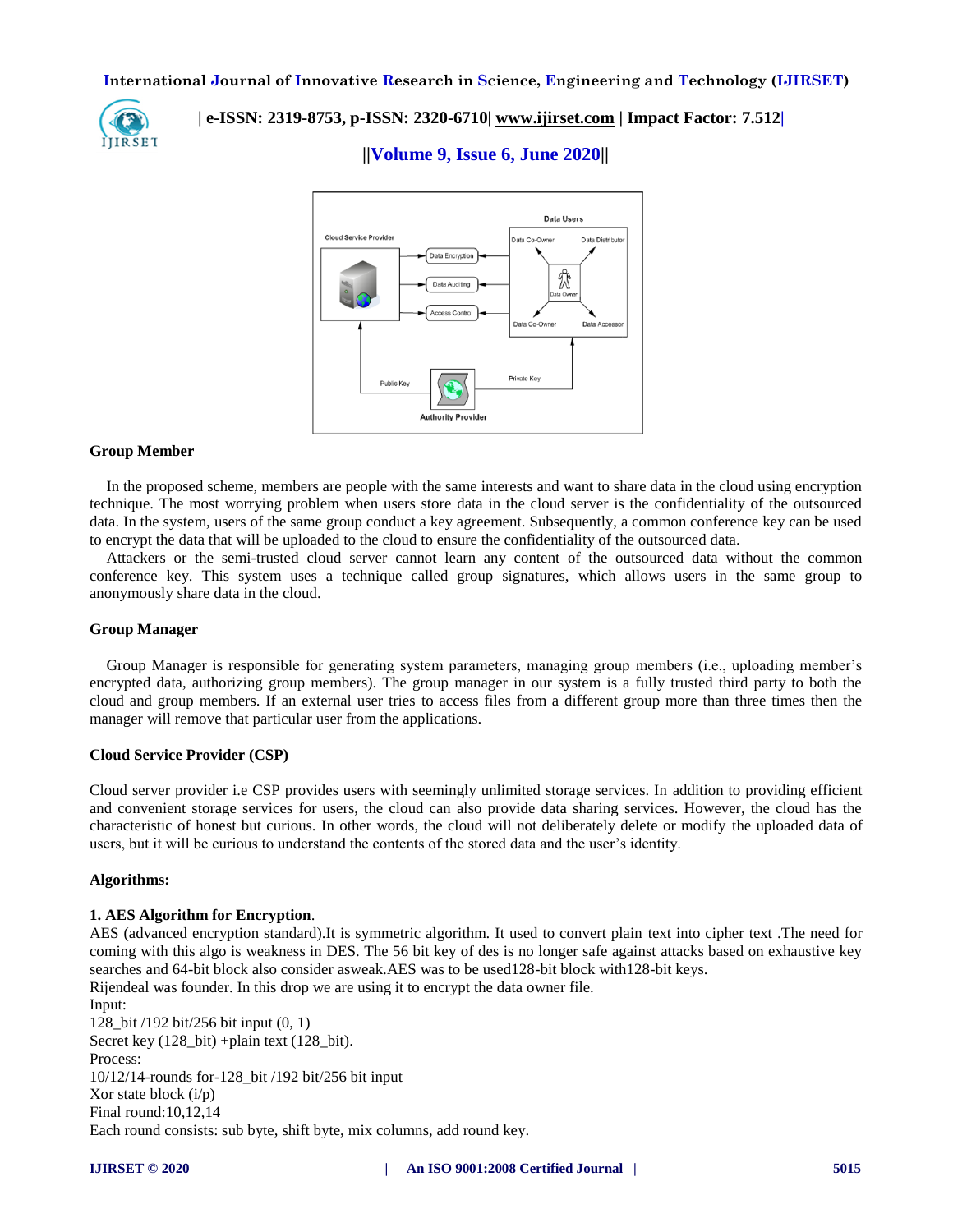Output: cipher text(128 bit)

#### **V.RESULT AND DISCUSSION**

To evaluate the performance, the schemes in [1] and Proposed system are simulated using the Stanford javax.cipher library. The experimentson these schemes are conducted on a laptop running Windows operation system with the following settings: CPU: Intel core i5 CPU at 2.5GHz; RAM memory: 4 GB



Fig. Performance analysis

|                     | Existing System[1] | Proposed System |
|---------------------|--------------------|-----------------|
| Key Generation Time | 500 <sub>ms</sub>  | 450ms           |
| Encryption Time     | 1500 <sub>ms</sub> | 1200ms          |
| Decryption Time     | 10ms               | 9ms             |

#### **VI.CONCLUSION**

This system is design for secure data sharing scheme, for dynamic groups in an untruth cloud. A new type authentication system, which is highly secure, has been proposed in this system. User is able to share data with others in the group without disclose identity privacy to the cloud. It also supports efficient user revocation and new user joining. User revocation can be done through a public revocation list without updating the private keys of the remaining users, and new users can directly decrypt files stored in the cloud before their participation. System also provides the new double encryption technique for data security. New re-encryption provides tight authentication.

#### **REFERENCES**

- [1] D. Dole and A. C. Yao, On the security of public key protocols,IEEE Trans. Inf. Theory, vol. IT-29, no. 2, pp. 198208, Mar. 1983.
- [2] X. Zoo, Y.-S. Dai, and E. Bettino, A practical and flexible key management mechanism for trusted collaborative computing, in Proc. IEEE Conf. Compute. Common. 2008, pp. 12111219.
- [3] L. Zhou, V. Varadharajan, and M. Hitchens, Achieving secure role-based access control on encrypted data in cloud storage, IEEE Trans. Inf. Forensics Security, vol. 8, no. 12, pp. 19471960, Dec. 2013.
- [4] M. Nabeel, N. Shang, and E. Bertino, Privacy preserving policy based content sharing in public clouds, IEEE Trans. Know. Data Eng., vol. 25, no. 11, pp. 26022614, Nov. 2013.
- [5] X. Liu, Y. Zhang, B. Wang, and J. Yang, Mona: Secure multi owner data sharing for dynamic groups in the cloud, IEEE Trans. Parallel Distrib. Syst., vol. 24, no. 6, pp. 11821191, Jun. 2013.
- [6] Z. Zhu, Z. Jiang, and R. Jiang, The attack on Mona: Secure multi owner data sharing for dynamic groups in the cloud, in Proc. Int. Conf. Inf. Sci. Cloud Compute., Dec. 7, 2013, pp. 185189
- [7] BurhanUl Islam Khan, Rashidah F. Olanrewaju SSM: Secure-Split-Merge Data Distribution in Cloud Infrastructure, in 2015 IEEE Conference on Open Systems (ICOS), August 24-26, 2015, Melaka, Malaysia